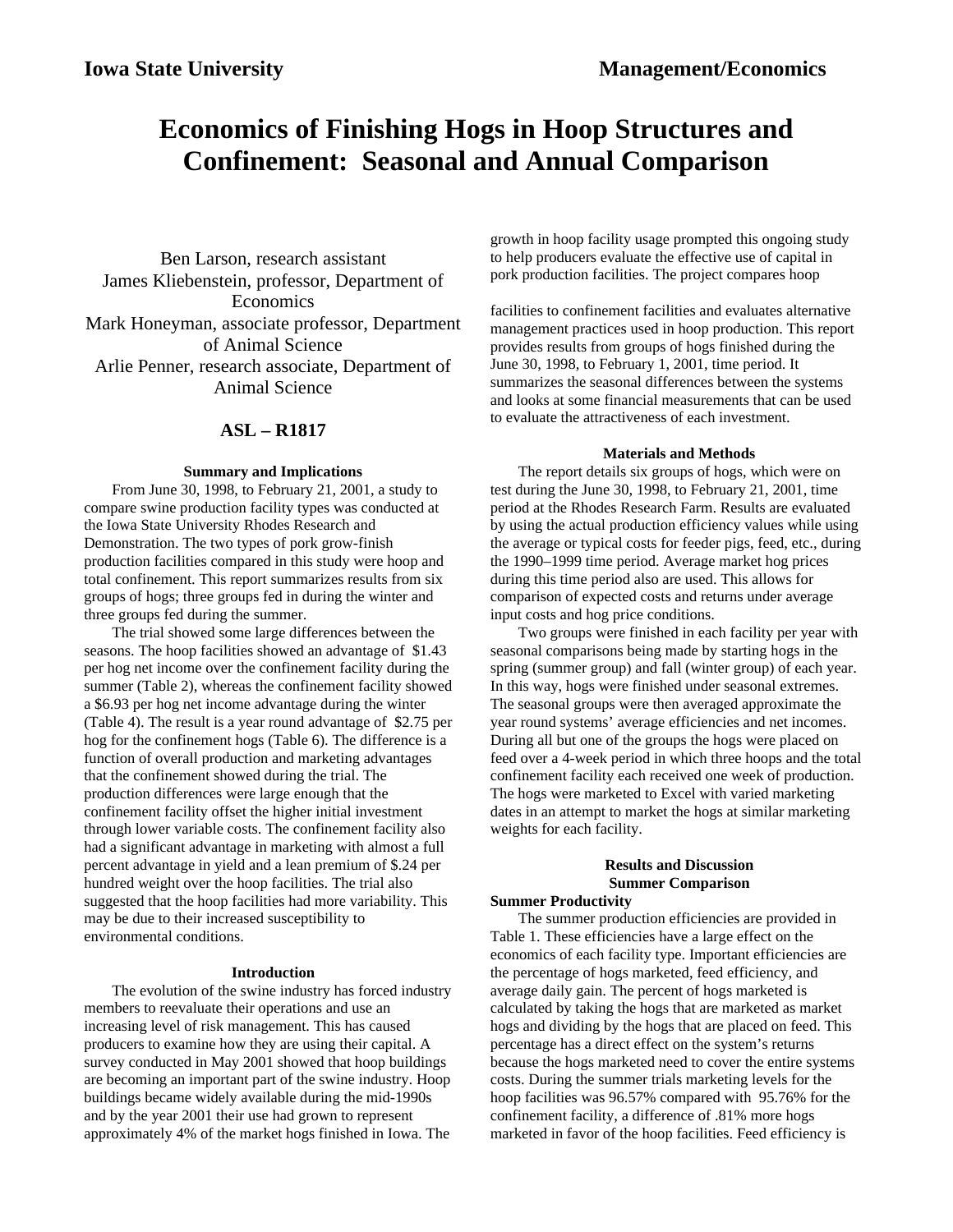# **Iowa State University Management/Economics**

calculated using the total feed consumed by the group on test. Feed efficiency was 2.96 for the hoop facility pigs as compared to 3.03 for the confinement facility pigs, a difference of .07 pounds additional feed required for each pound of gain in the confinement facility over the hoop facilities. Average daily gain showed similar results with the hoop facilities growing at a rate of 1.76 pounds per day and the confinement facility gaining at 1.73 pounds per day, a difference of an additional .03 pound of gain per day for the hoop facilities.

The hoop facilities exhibited a larger range of percentage of hogs marketed during the summer. The hoop facilities percentage of hogs marketed ranged from 98.00 to 95.18%, whereas the confinement ranged from 96.21 to 95.42%. This increased volatility may be a reflection of the

wide temperature change within the hoop facility, which adds additional stress and may cause disease pressure. The confinement facility had a larger range of feed efficiency. It ranged from 3.27 to 2.91, whereas the hoops ranged only from 3.12 to 2.96. This range difference as well as the higher feed needs and lower average daily gain may demonstrate the risk of high summer temperatures on the confinement system, which has a more difficult challenge to achieve lower temperatures during the higher temperature periods.

### **Table 1. Summer Productivity Information Table.**

| <b>Item</b>          |         | Hoop   |        |         | Confinement | <b>Difference</b> |         |
|----------------------|---------|--------|--------|---------|-------------|-------------------|---------|
|                      | Average | High   | Low    | Average | High        | Low               |         |
| Hogs (total)         | 1321    |        |        | 384     |             |                   |         |
| Total bedding        | 31281   | 33431  | 27307  | 0       | 0           | $\Omega$          | 31281   |
| Average start weight | 34.07   | 35.65  | 31.10  | 35.77   | 37.70       | 32.60             | $-1.70$ |
| Death loss, %        | 2.15    | 2.93   | 1.54   | 3.25    | 4.58        | 2.27              | $-1.10$ |
| Cull loss, %         | 1.67    | 3.29   | 0.00   | 0.99    | 1.52        | 0.00              | 0.69    |
| % Hogs marketed      | 96.57   | 98.00  | 95.18  | 95.76   | 96.21       | 95.42             | 0.81    |
| Feed efficiency      | 2.96    | 2.96   | 2.96   | 3.03    | 3.27        | 2.91              | $-0.07$ |
| Average daily gain   | 1.76    | 1.82   | 1.72   | 1.73    | 1.83        | 1.68              | 0.03    |
| Market weight        | 252.77  | 256.16 | 249.50 | 248.27  | 250.80      | 245.14            | 4.50    |
| Average days on feed | 125.12  | 128.26 | 123.12 | 123.18  | 127.40      | 116.95            | 1.94    |
| Total facility days  | 140.11  | 146.33 | 134.00 | 136.67  | 144.00      | 126.00            | 3.44    |
| Carcass yield, %     | 73.87   | 74.96  | 72.77  | 75.01   | 75.84       | 74.10             | $-1.14$ |
| Carcass weight       | 186.71  | 192.03 | 181.57 | 186.23  | 190.20      | 181.65            | 0.48    |

Another important factor is the pig marketing plan that impacts the pig weight and facility usage. The effect during the summer trials was that while the hoop facilities had a lighter start weight: (by 1.7 lb), the hoop facility pigs weighed 4.5 lb more at market and had a .48-lb larger carcass weight. This is impacted by a difference in average daily gain, average days on feed, and carcass yield values. On average, the hoop facilities had hogs on feed nearly two days longer during the summer. The yield is also very important in examining the net result of the systems. The hoop facility pigs had an average summer yield of 73.87% compared with a 75.01% yield for the confinement facility pigs, a difference of 1.14% in favor of the confinement. The result is that the difference in pounds of carcass weight is .48 pounds in favor of the hoop facilities after factoring in their 4.50-lb advantage in market weight.

The facility days are also an important number, which is impacted by the marketing pattern of the facilities. Facility days are calculated by determining the number of days from the day the hogs first went into the facility until the day that the final hog was removed plus eight days for

cleanup. The hoop facilities had an average of nearly three and a half more total facility days during the summer. This reduces the number of turns that can be made on the facilities during the year (Table 2). The difference between the two suggests that the confinement had a larger percentage of pigs on feed for the final market weight. This also suggests that the hoop facilities were under stocked during the later part of facility usage. It should be noted that net incomes of the hoop facility hogs may be have been increased by selling a larger percent during later marketing dates as was done with the confinement hogs. On the other hand net income for the confinement facility hogs may have been increased by increasing facility days and days on feed.

#### **Summer Economic Results**

Economic results per hog for the confinement and hoop facilities are compared using a cost, revenue, and net income evaluation. This is accomplished by using average input costs and actual production numbers. Costs are calculated and then compared with (subtracted from) revenue per hog to obtain net income per hog.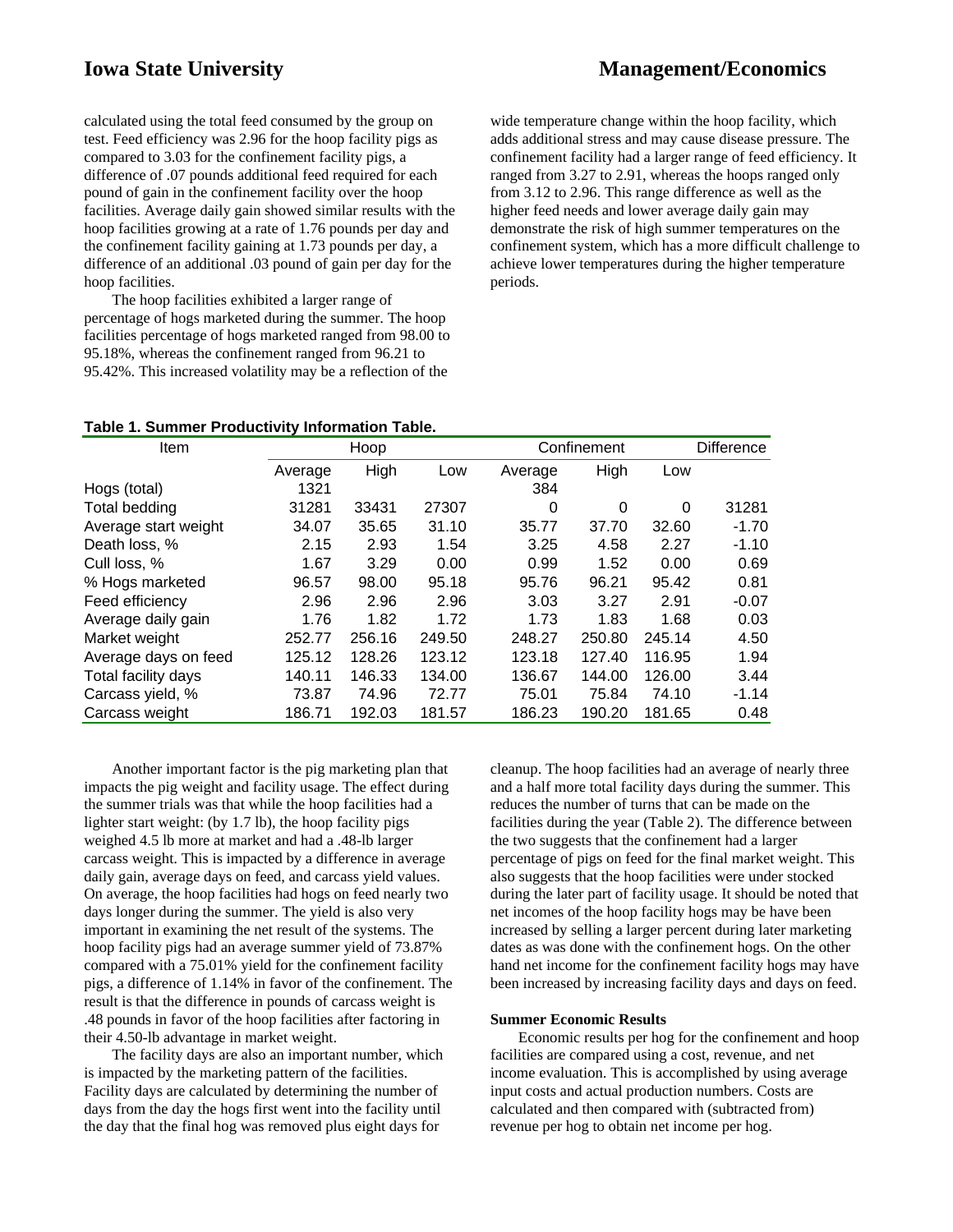# **Iowa State University Management/Economics**

Facility costs are budgeted at \$180 per hog space for the confinement operation and a \$55 per hog space for the hoop facilities plus and additional \$36 per hog space for feed and manure handling (Table 2). Annual fixed costs were calculated at 13.2% of the investment for the confinement facility and 16.5% for the hoop facilities. The confinement facility is depreciated over 15 years, whereas the hoop facilities are depreciated over 10 years. Insurance and taxes represent 1.5% of the fixed investment with interest at 10% for both confinement and hoops. The confinement facility can be turned 2.63 times a year, whereas the hoop facilities can be turned 2.56 times a year.

Fuel, repairs, utilities, vet, medical, marketing, and miscellaneous are based on Iowa State University and Midwest Plan Service, Livestock Enterprise Budgets. Bedding for the hoop facility group was 188 pounds per hog marketed with a cost of \$20 per 1200 pounds. Labor was valued at \$10.00 per hour with .2 hours per head for the confinement hogs and .27 hours per head for the hoop hogs. Ration prices were set at \$.06 per pound, which was the average price during the 1990–1999 time period (\$2.35 corn per bu and \$190 per ton Soybean meal). Antibiotics, grind, mix, and delivery is included to the ration price at a rate of \$10.70 per ton. All the feed used was applied to the hogs that were marketed.

Feeder pig as well as market hog prices were calculated using a rounded average price from the 1990 to 1999 time period. Pig death loss is accounted for using actual percent, that died. An interest rate of 10% is charged against all expenses except labor and marketing costs. Market hog prices were adjusted to a carcass weight basis to take into account the yield differences and lean premiums. The yield premiums for the confinement hogs was higher by 1.14% and the lean premium was \$.25 higher per carcass hundred weight based on sales to Excel. It should be noted that these lean premiums can vary depending upon the packer that is used. The revenue per hundred weight of culled feeding hogs was estimated as half the per hundred weight live price for market hogs. A culled hog is any hog, which does not reach market weight before removed from the facility.

The result of the summer trials is that net income was \$1.43 per hog marketed greater for the hoop facilities. The net cost (adjusted for cull hog revenue) was \$1.85 lower per hog marketed in the hoop facilities (Table 2). Operating costs, were \$3.65 per hog higher in the hoop facilities while fixed costs were \$5.28 lower per hog. With the hoop facilities' bedding representing an operating cost difference of \$3.55 per hog. The confinement facilities received an additional \$.42 in total revenue per hog. Revenue was calculated by using the average carcass weight of the average hog for each facility type on trial and multiplying it

#### **Table 2. Summer Swine Grow Finish Production Budget.**

| Item                                      | Hoop    | Confinement | <b>Difference</b> |
|-------------------------------------------|---------|-------------|-------------------|
| <b>Facility investment</b>                |         |             |                   |
| Building (per hog space)                  | \$55.00 | \$180.00    | -\$125.00         |
| Feed & manure handling                    | \$36.00 | \$36.00     | \$0.00            |
| <b>Total initial investment</b>           | \$91.00 | \$216.00    | $-$125.00$        |
| Turns/year                                | 2.56    | 2.63        | $-0.07$           |
| Total initial investment per turn         | \$35.63 | \$82.53     | $-$46.90$         |
| Fixed cost                                |         |             |                   |
| % Interest taxes, depreciation, insurance | 16.5    | 13.2        | 3.3               |
| Facility cost per hog marketed            | \$6.09  | \$11.37     | $-$ \$5.28        |
| Fixed cost per cwt marketed               | \$2.41  | \$4.58      | $-$ \$2.17        |
| Operating costs                           |         |             |                   |
| Feeder pigs                               | \$38.00 | \$38.00     | \$0.00            |
| Feeder pig death loss                     | \$1.48  | \$1.80      | $-$0.32$          |
| Interest on feeder pig                    | \$1.31  | \$1.33      | $-$0.01$          |
| Fuel repairs utilities                    | \$1.04  | \$1.39      | $-$0.36$          |
| Bedding                                   | \$3.55  | \$0.00      | \$3.55            |
| Feed (\$.06/lb)                           | \$38.99 | \$38.92     | \$0.06            |
| Vet/med                                   | \$1.55  | \$1.57      | $-$0.01$          |
| Interest on mixed costs                   | \$0.78  | \$0.73      | \$0.05            |
| Marketing costs                           | \$1.51  | \$1.52      | $-$0.01$          |
| Labor                                     | \$2.80  | \$2.09      | \$0.71            |
| Total operating cost                      | \$91.01 | \$87.35     | \$3.65            |
| Operating costs/cwt marketed              | \$24.16 | \$23.20     | \$0.95            |
| Total cost (per hog marketed)             | \$96.98 | \$98.73     | -\$1.74           |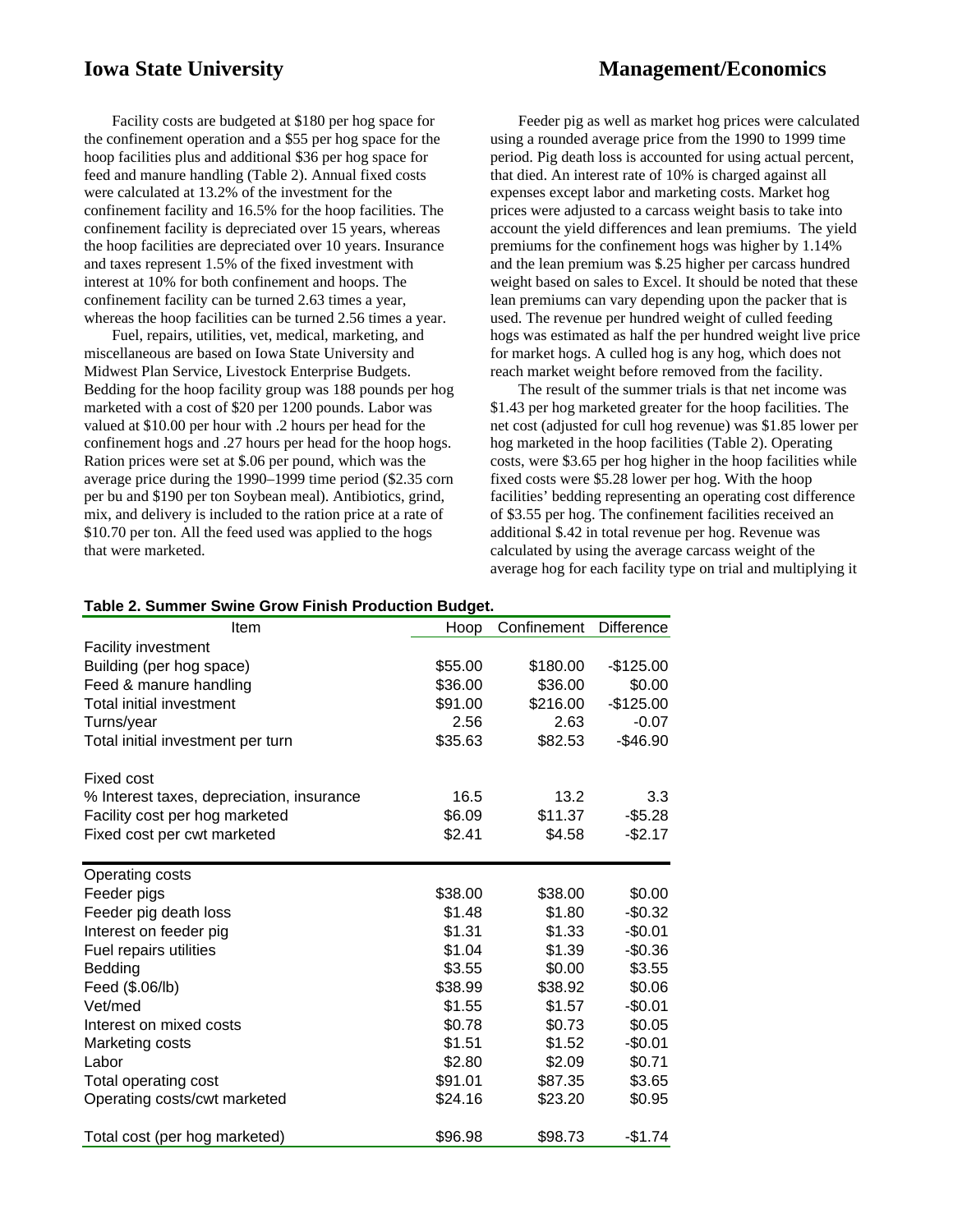| Table 2. continued                           |          |          |          |
|----------------------------------------------|----------|----------|----------|
| Total cost per cwt                           | \$38.37  | \$39.70  | $-$1.34$ |
| Revenue from cull hogs per head              | \$0.75   | \$0.97   | $-$0.21$ |
| Net cost (per hog marketed)                  | \$96.23  | \$98.08  | $-$1.85$ |
| Net cost per cwt                             | \$38.07  | \$39.44  | $-$1.37$ |
| Lean premium difference (per hot cwt)        | \$0.00   | \$0.25   | $-$0.25$ |
| Revenue from \$60 per hundred carcass weight | \$112.02 | \$112.44 | $-$0.42$ |
| Net income per hog marketed                  | \$15.79  | \$14.36  | \$1.43   |

during the 1990 to 1999 time period, \$60. The confinement hogs also had a \$.25 per carcass hundred pounds added value due to the lean premium advantage over the hoop hogs.

#### **Winter Comparison**

#### **Winter Productivity**

Production efficiencies for the winter hogs are provided in Table 3. The winter results are different from the summer results. They show that the hogs raised in hoop facilities are far less efficient than those raised in the confinement facility during the winter. The hoop facilities again showed a lower percentage of hogs marketed. The hoop facilities marketed 95.36% compared with 96.19% for the confinement facility, a difference of .84% more hogs marketed for the confinement facilities. Feed efficiency was 3.39 for the hoop facilities compared with 3.05 for the confinement facility, a difference .34 pounds of additional feed required for each pound of gain in the hoop facilities over the confinement facility. Average daily gain showed similar

|  |  |  |  |  |  | Table 3. Winter Productivity Information. |
|--|--|--|--|--|--|-------------------------------------------|
|--|--|--|--|--|--|-------------------------------------------|

results with the hoop facilities growing at a rate of 1.67 pounds per day and the confinement facility gaining at 1.71 pounds per day, a difference of an additional .04 pounds of gain per day for the confinement facility.

The hoop facilities showed a larger variability in all of the key production efficiencies. The percentage of hogs marketed ranged from 98.01 to 93.68% whereas the confinement facility ranged from 97.73 to 94.70%. This range difference reflects the effects of wide temperature changes within the hoops causing increased stress on the pigs. The feed efficiency in the hoop facilities ranged from 3.58 to 3.05, whereas the confinement facility ranged from 3.15 to 2.85. The average daily gain in the hoop facilities ranged from 1.83 to 1.46 compared with 1.81 to 1.56 for the confinement facilities. The increase in feed usage and decreased average daily gain as well as the increased variability of both efficiency measurers may demonstrate the risk of lower temperatures during the winter, which causes the hoop facilities' hogs to consume more feed to combat the lower temperature.

| <b>Item</b>          | Hoop    |        |        | Confinement | <b>Difference</b> |        |         |
|----------------------|---------|--------|--------|-------------|-------------------|--------|---------|
|                      | Average | High   | Low    | Average     | High              | Low    |         |
| Hogs                 | 1143    |        |        | 379         |                   |        |         |
| Total bedding        | 39265   | 51420  | 33107  | 0           |                   |        | 39265   |
| Average start weight | 35.45   | 39.95  | 31.67  | 34.47       | 37.90             | 31.90  | 0.98    |
| Death loss, %        | 3.88    | 5.62   | 1.66   | 3.05        | 3.85              | 2.27   | 0.83    |
| Cull loss, %         | 0.76    | 1.96   | 0.00   | 0.76        | 2.27              | 0.00   | 0.01    |
| % Hogs marketed      | 95.36   | 98.01  | 93.68  | 96.19       | 97.73             | 94.70  | $-0.84$ |
| Average daily gain   | 1.67    | 1.83   | 1.46   | 1.71        | 1.81              | 1.56   | $-0.04$ |
| Feed efficiency      | 3.39    | 3.58   | 3.05   | 3.05        | 3.15              | 2.85   | 0.34    |
| Market weight        | 254.09  | 262.32 | 248.07 | 253.73      | 263.28            | 247.13 | 0.35    |
| Average days on feed | 132.32  | 149.56 | 113.41 | 128.52      | 136.09            | 123.46 | 3.81    |
| Total facility days  | 142.83  | 169.00 | 125.50 | 139.00      | 155.00            | 134.00 | 3.83    |
| Carcass yield, %     | 75.82   | 76.60  | 75.34  | 76.65       | 76.90             | 76.34  | $-0.83$ |
| Carcass weight       | 192.65  | 200.93 | 186.90 | 194.50      | 202.46            | 188.67 | $-1.84$ |

During the winter trials the hoop hogs had a heavier start weight by nearly a pound. However, they only had a higher market weight by less than one half a pound and a lower carcass weight by 1.84 lbs. This is related to the difference in average daily gain as well as average days on feed and yield values. The hoop facilities had hogs on feed nearly 4 days longer during the winter. Carcass yield is important in examining the net production result of the

systems. The hoop facilities had an average winter yield of 75.82% compared with a 76.65% yield for the confinement facility, a difference of .83% in favor of the confinement hogs. Pounds of carcass weight is 1.84 pounds in favor of the confinement facility after factoring in the .35-lb disadvantage in market weight.

The hoop facilities again had more facility days. However, the difference in the facility days and the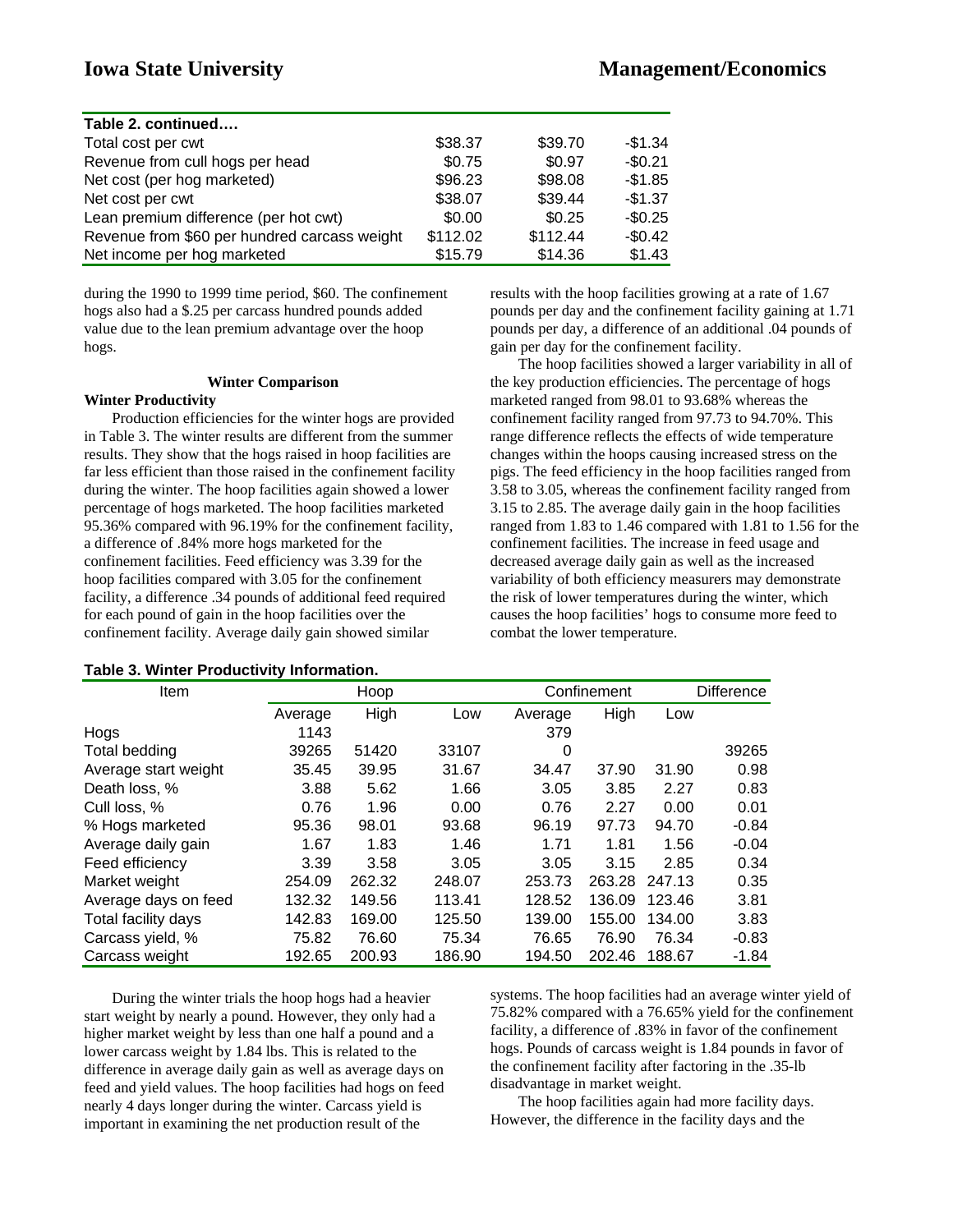difference in days on feed were nearly the same during the winter. This suggests that the percentage of hogs marketed on the final marketing was similar between groups.

### **Winter Economic Results**

The result of the winter trials is that net income was \$6.93 per hog marketed greater for the confinement facility. The net cost was \$4.89 lower per hog marketed in the confinement facility (Table 4). During the winter season the confinement facility could turn the facilities 2.54 times a

year, whereas the hoops could be turned 2.51 times a year. The yield and lean premium for the confinement hogs was greater by .83% and \$.22 per carcass hundred weight, respectively. Operating costs, were \$10.18 per hog greater in the hoop facilities while fixed costs were \$5.30 lower per hog. Bedding and feed costs differences were the largest differences in operating costs representing \$4.83 and \$4.33 differences in favor of the confinement, respectively. The confinement facility also received an additional \$2.04 in revenue per hog.

### **Table 4. Winter Swine Grow Finish Production Budget.**

| Item                                      | Hoop     | Confinement | Difference |
|-------------------------------------------|----------|-------------|------------|
| <b>Facility investment</b>                |          |             |            |
| Building (per hog space)                  | \$55.00  | \$180.00    | $-$125.00$ |
| Feed & manure handling                    | \$36.00  | \$36.00     | \$0.00     |
| <b>Total initial investment</b>           | \$91.00  | \$216.00    | $-$125.00$ |
| Turns/year                                | 2.51     | 2.54        | $-0.03$    |
| Total initial investment per turn         | \$36.86  | \$85.22     | $-$48.36$  |
| <b>Fixed cost</b>                         |          |             |            |
| % Interest taxes, depreciation, insurance | 16.5     | 13.2        |            |
| Facility cost per hog marketed            | \$6.39   | \$11.69     | $-$5.30$   |
| Fixed cost per cwt marketed               | \$2.52   | \$4.62      | $-$2.10$   |
| Operating costs                           |          |             |            |
| Feeder pigs                               | \$38.00  | \$38.00     | \$0.00     |
| Feeder pig death loss                     | \$1.88   | \$1.51      | \$0.37     |
| Interest on feeder pig                    | \$1.33   | \$1.29      | \$0.04     |
| Fuel repairs utilities                    | \$1.05   | \$1.38      | $-$0.33$   |
| Bedding                                   | \$4.83   | \$0.00      | \$4.83     |
| Feed (\$.06/lb)                           | \$44.51  | \$40.17     | \$4.33     |
| Vet/med                                   | \$1.57   | \$1.56      | \$0.01     |
| Interest on mixed costs                   | \$0.91   | \$0.75      | \$0.16     |
| Marketing costs                           | \$1.54   | \$1.53      | \$0.01     |
| Labor                                     | \$2.83   | \$2.08      | \$0.75     |
| Total operating cost                      | \$98.45  | \$88.28     | \$10.18    |
| Operating costs/cwt marketed              | \$25.88  | \$23.07     | \$2.80     |
| Total cost (per hog marketed)             | \$104.85 | \$99.97     | \$4.88     |
| Total cost per cwt                        | \$41.24  | \$39.45     | \$1.78     |
| Revenue from cull hogs per head           | \$0.37   | \$0.58      | $-$0.20$   |
| Net cost (per hog marketed)               | \$104.48 | \$99.58     | \$4.89     |
| Net cost per cwt                          | \$41.43  | \$39.31     | \$2.12     |
| Lean premium difference (per hot cwt)     | \$0.00   | \$0.22      | $-$0.22$   |
| Revenue from \$60 per hundred carcass     | \$115.60 | \$117.64    | $-$2.04$   |
| Weight<br>Net income per hog marketed     | \$11.12  | \$18.05     | $-$6.93$   |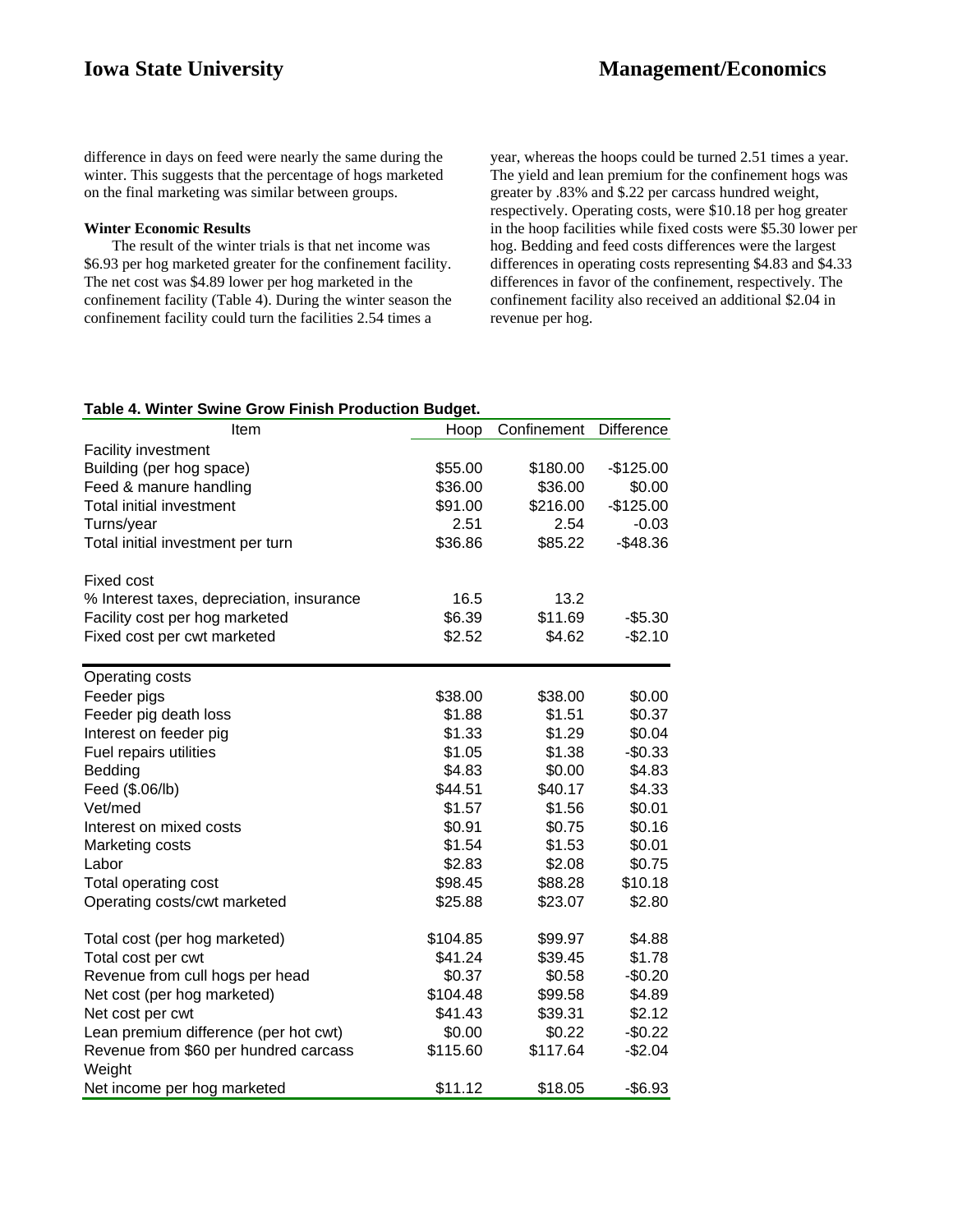### **Full-Year Comparison**

#### **Full-Year Productivity**

The year-round production efficiencies are provided in Table 5. They were calculated by averaging the results of the three summer and three winter trials. The results show that the hoop facilities are less efficient than the confinement facility. The hoop facilities marketed 95.96% compared with 95.98% for the confinement facility, a difference of .02% more hogs marketed for the confinement facility. Feed efficiency was 3.17 for the hoop facilities compared with 3.04 for the confinement facility, a difference of .13 pounds of additional feed required for each pound of gain in the hoop facilities over the confinement facility. Average daily gain showed similar results with the hoop facilities growing at a rate of 1.71 pounds per day and the confinement facility gaining at 1.72 pounds per day, a difference of an additional .01 pounds of gain per day for the confinement facility.

The hoop facilities showed a larger variability in the key production efficiency. Percentage of hogs marketed ranged from 98.01 to 93.68%, whereas the confinement facility ranged from 97.73 to 94.70%. This range difference reflects the effects of wide temperature changes within the hoops causing increased stress on the pigs. The feed efficiency in the hoop facilities ranged from 3.58 to 2.96, whereas the confinement facility ranged only from 3.27 to 2.85. The average daily gain in the hoop facilities ranged from 1.83 to 1.46 compared with 1.81 to 1.56 for the confinement. The increase in feed usage and decreased average daily gain as well as the increased variability of both efficiency numbers may demonstrate the risk of lower temperatures during the year round, which causes the hoop facilities' hogs to consume more feed to combat the lower temperature.

### **Table 5. Full-Year Productivity Information.**

| <b>Item</b>          |         | Hoop   |        |         | Confinement |        | Difference |  |
|----------------------|---------|--------|--------|---------|-------------|--------|------------|--|
|                      | Average | High   | Low    | Average | High        | Low    |            |  |
| Hogs                 | 2464    |        |        | 763     |             |        |            |  |
| Total bedding        | 35273   | 51420  | 27307  |         |             |        | 35273      |  |
| Average start weight | 34.76   | 39.95  | 31.10  | 35.12   | 37.90       | 31.90  | $-0.36$    |  |
| Death loss, %        | 3.02    | 5.62   | 1.54   | 3.15    | 4.58        | 2.27   | $-0.13$    |  |
| Cull loss, %         | 1.22    | 3.29   | 0.00   | 0.87    | 2.27        | 0.00   | 0.35       |  |
| % Hogs marketed      | 95.96   | 98.01  | 93.68  | 95.98   | 97.73       | 94.70  | $-0.02$    |  |
| Feed efficiency      | 3.17    | 3.58   | 2.96   | 3.04    | 3.27        | 2.85   | 0.13       |  |
| Average daily gain   | 1.71    | 1.83   | 1.46   | 1.72    | 1.83        | 1.56   | $-0.01$    |  |
| Market weight        | 253.43  | 262.32 | 248.07 | 251.00  | 263.28      | 245.14 | 2.43       |  |
| Average days on feed | 128.72  | 149.56 | 113.41 | 125.85  | 136.09      | 116.95 | 2.87       |  |
| Total facility days  | 142.81  | 169.00 | 125.50 | 139.17  | 155.00      | 126.00 | 3.64       |  |
| Carcass yield, %     | 74.85   | 76.60  | 72.77  | 75.83   | 76.90       | 74.10  | $-0.99$    |  |
| Carcass weight       | 189.68  | 200.93 | 180.53 | 190.34  | 202.46      | 181.65 | $-0.66$    |  |

The hoop hogs had, an average, a start weight that was .36 pounds heavier and a market weight that was heavier by 2.43 pounds. However their carcass weight was -.66 less than the confinement hogs. This is related to the difference in average daily gain as well as average days on feed and yield values. The hoop facilities had hogs on feed 2.87 more days for the average group. Yield information is important in examining the net production result of the systems. The hoop facilities had an average yield of 74.85% compared with a 75.83% yield for the confinement facility, a difference of .99% in favor of the confinement facility. The result is that the difference in pounds of carcass weight is .66 pounds in favor of the confinement facility after factoring in their 2.43-lb disadvantage in market weight.

The hoop facilities also used more facility days. The difference in the facility days was 2.87 and the difference in days on feed was 3.64. This suggests that a larger

percentage of the confinement hogs were marketed during the last marketing day. Again it should be noted that under these conditions the hoops may have had a slight increase in net income by holding earlier marketing dates and selling more hogs in later periods.

#### **Full-Year Economic Results**

The full-year results shows that net income was \$2.75 per hog marketed greater for the confinement facility; the net cost was \$1.52 lower per hog marketed in the confinement facility (Table 6). With the year analysis the confinement facility could turn the facilities 2.59 times a year, whereas the hoops could be turned 2.54 times a year. The yield and lean premium for the confinement hogs was greater by .99% and \$.24 per carcass hundred weight respectively. Operating costs, were \$6.91 per hog greater in the hoop facilities, whereas fixed costs were \$5.29 lower per hog. Bedding and feed costs differences were the largest differences in operating costs representing \$4.19 and \$2.20,